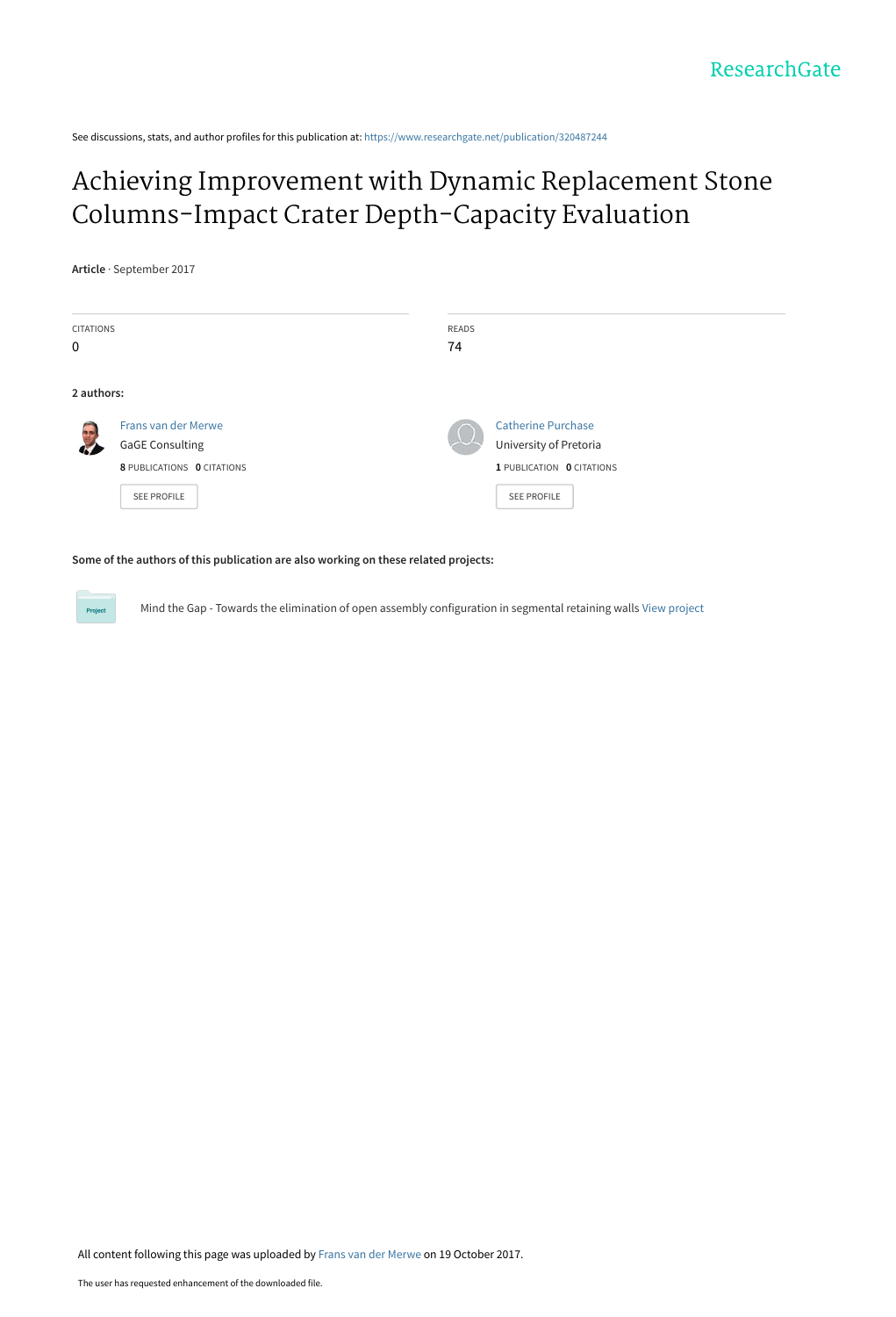# **Achieving Improvement with Dynamic Replacement Stone Columns – Impact Crater Depth -Capacity Evaluation**

# **F. H. van der Merwe<sup>1</sup> , C. Purchase<sup>2</sup>**

<sup>1</sup>GaGE Consulting, Johannesburg, Gauteng, frans@gageconsulting.co.za <sup>2</sup>SMEC South Africa, Durban, Kwa-Zulu Natal, kate.purchase@smec.com

# **Abstract**

Dynamic replacement penetration tests, with both the Dynamic Compaction (DC) and Rapid Impact Compaction (RIC) methods, have been carried out on three sites in South Africa on variable ground profiles. Quality assurance is normally done by means of plate load tests on selected stone columns and a limit is typically placed on the acceptable deformation modulus, for the Engineer to approve works. The results from the penetration tests are presented, with a comparison of the achieved deformation moduli. A method is developed, based on impact engineering formulation, taking into consideration drop height and pounder weight and shape to predict the deformation modulus that would be achieved for a certain penetration depth.

*Keywords*: *Ground improvement, Experimental analysis, Dynamic Replacement Stone columns, Penetration Testing, Plate load test* 

# **1 Introduction**

Dynamic Compaction- and Rapid Impact compaction- replacement techniques are often used to improve the bearing and settlement/stiffness characteristics below structures or to choke cavities in dolomitic profiles. If used below a structure or fill, the stone columns are normally designed as a piled raft and capped with a high strength geotextile and a load transfer granular raft. Quality assurance may include the use of plate load tests to establish the Young's Modulus of the stone columns, exposing some stone columns to confirm penetration depth, DPSH testing between the stone columns, as well as Continuous Surface Wave (CSW) testing on the completed granular raft.

Stone column depths can normally be crudely estimated by the amount of dumprock used to create the stone column divided by the pounder cross sectional area used and is largely dependent on the in situ densities of the materials found on site.

To ensure the design capacities of these dynamic replacement stone columns have been achieved, plate load tests are normally undertaken on some of the installed columns. The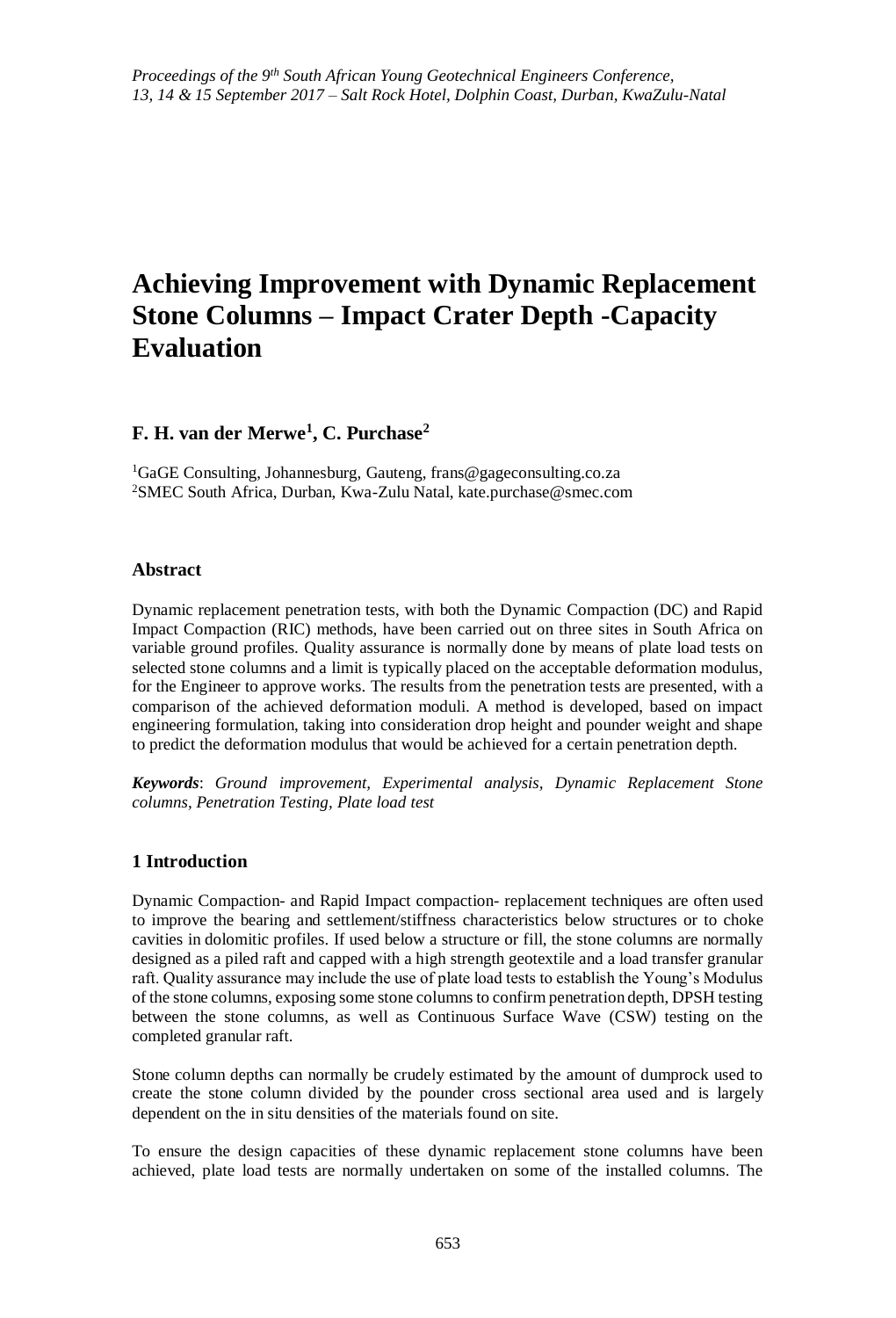designer will set specific performance criterium in terms of a Young's modulus which is determined from stress and displacement measurement. The contractor normally sits with the dilemma that the Young's modulus measured is lower than the required value set out in the project specification and having to recompact the impact positions. The contractor and the consultant alike therefore requires a means by which he can correlate the set (mm/blow) achieved to a Young's Modulus, before undertaking the plate load test. This paper serves to illustrate a method by which the contractor can calculate the set required to achieve a certain Young's modulus.

Three sites; one on a dolomitic profile in Olifantsfontein in Gauteng, one on aeolian clayey sand (Berea Red Sand) in Durban and one on an alluvial clayey silt also in Durban were assessed to establish the set (mm/blow) required to achieve a specified Young's Modulus for both the RIC and DC methods.

# **2 Impact Physics**

In a collision of two ordinary objects, both objects are normally deformed, often considerably, because of the large forces involved. When the collision occurs, the force usually jumps from zero at the moment of contact to a very large value within a very short time, and then abruptly returns to zero (Giancoli, 2000). With the dynamic replacement method the impact weight is non-deformable whilst the soils deform.

#### **2.1 Dynamic Replacement with the Dynamic compaction method**

Dynamic Replacement with the Dynamic compaction method is normally achieved by dropping a +/-1.0m diameter, 12 tonne weight from a height of 18m at less than 1 blow per minute.

The velocity of the weight just before impact will be:

$$
v = \sqrt{2g(y_0 - y)} = 18.7 \text{m/s}.
$$
 (1)

As the weight hits the ground, the momentum is quickly brought to zero. The Impulse on the weight is:

$$
J = F\Delta t = \Delta p = p_f - p_i
$$
  
= 0 - (12000kg)(18.7)m/s = -224 400 N.s (2)

In coming to rest, the body decelerates from 18.7m/s to zero over a certain distance, X, the penetration depth. The average speed during this brief period is:

$$
v = (18.7 \text{m/s} + 0 \text{m/s})/2 = 9.35 \text{ m/s}.
$$
 (3)

So, the collision time lasts:

$$
\Delta t = \frac{d}{v} = 0.106X \text{ s.}
$$
\n<sup>(4)</sup>

Since the magnitude of the impulse is  $FAt = 224\,4400$  N.s and  $\Delta t = 0.106Xs$ , the average net force F has magnitude:

$$
F = \frac{J}{t} = 2.116.981X^{-1} N. \tag{5}
$$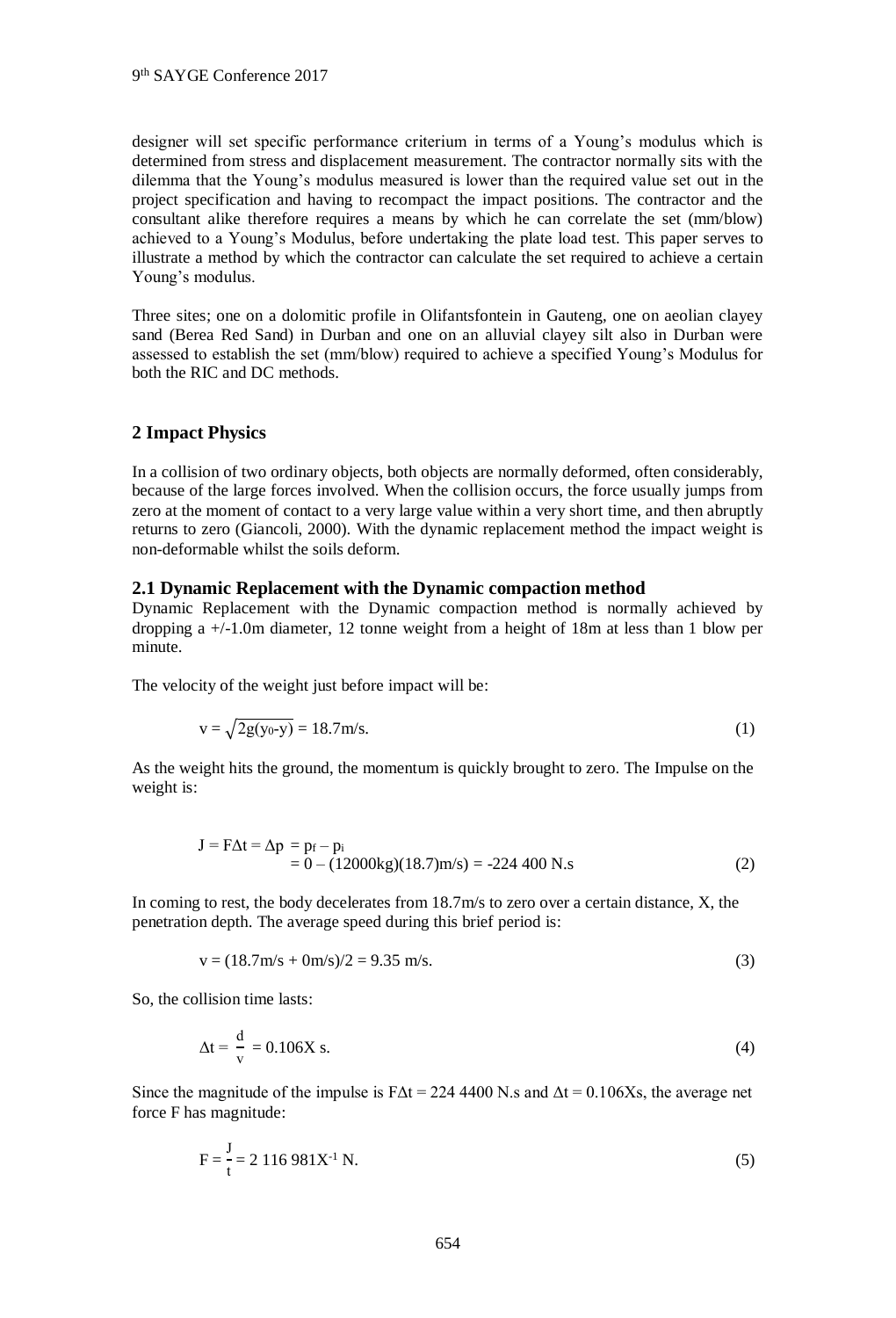F is the sum of the average force upwards (Newton's second law) on the impact mass exerted by the ground, Fgrd, which we take as positive plus the downward force of gravity, -mg:

$$
F = F_{\text{grd}} - mg \tag{6}
$$

When reviewing the above calculation Figure 1 summarises the force exerted by the ground,  $F_{\text{grd}}$ , on the impact mass for various values of X. Young's Modulus values, derived from  $F_{\text{grd}}$ , the pounder cross section and impact deflections are also summarised. A discussion on these Young's moduli follows later in Section 2.2.



Figure 1. DC replacement

From the above and when considering shear strain the shear strains are normally at levels exceeding about 7.5%. These values are much larger than the typical shear strain ranges expected from a plate load test to the failure load.

#### **2.2 Dynamic Replacement with the Rapid Impact Compaction method**

Dynamic Replacement with the Rapid Impact compaction method is normally achieved by dropping a +/-1.0m diameter 9 ton weight from a height of 1.5m at 40–60 blows per minute.

If the same discussion is followed as per Section 2.1, Figure 2 is derived.



Figure 2. RIC replacement

From Figure 2 it can be concluded that shear strains are at ranges exceeding about 0.5%, and therefore closer to the shear strain ranges of a plate load test.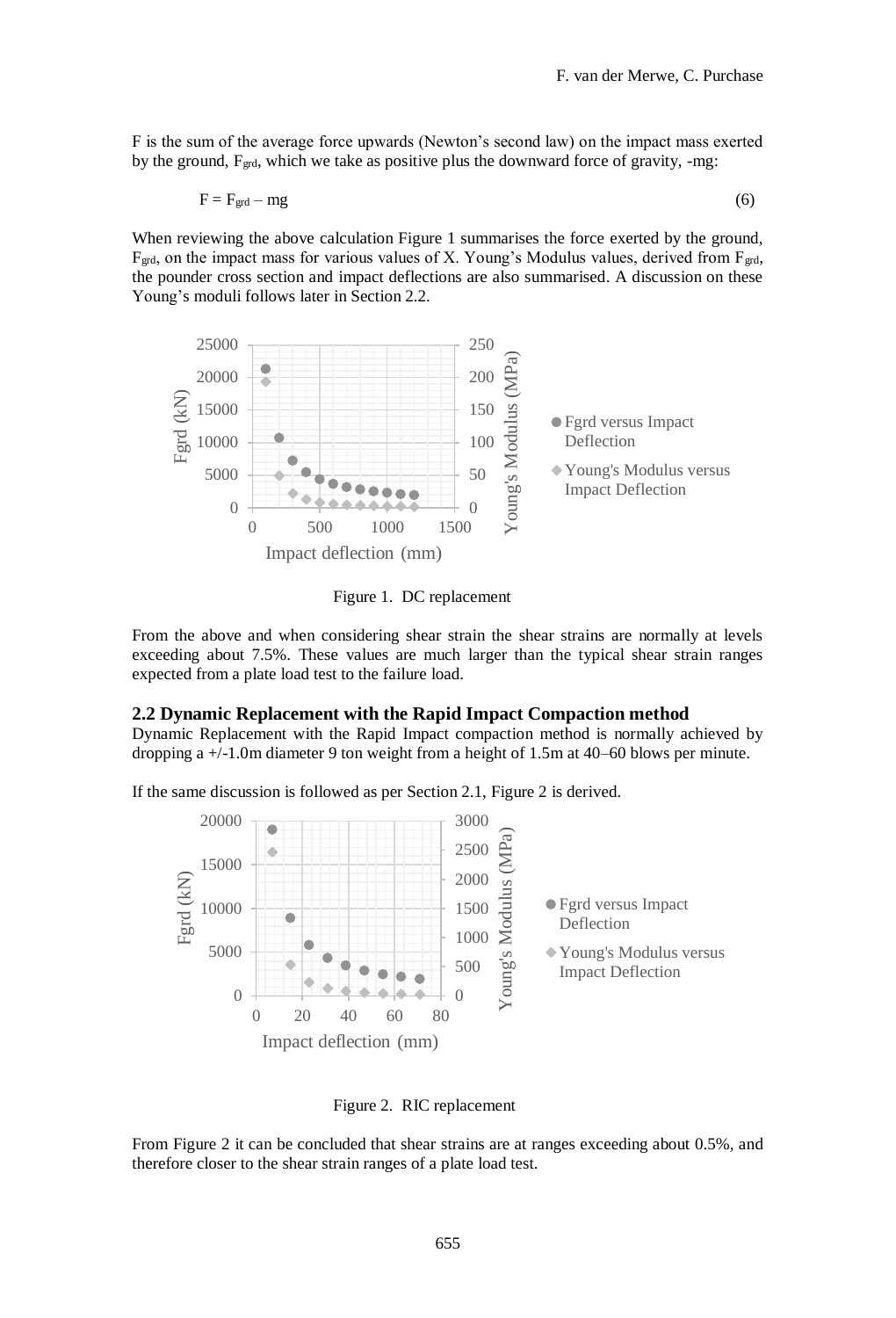Based on the above to achieve similar  $F_{\text{grd}}$  one can conclude the ratio for RIC to DC impact deflections is some 0.06. One can conclude by comparing the Young's Moduli derived that the values are subjected as for the same Fgrd the crater depths and associated shear strains vary due to the actual impact energy and therefore with the RIC method results in much higher Young's Moduli values when compared to the DC method. These values also does not compare well to values measured on site, even for the RIC which has similar shear strains when compared to a conventioal plate load test. Other theories were therefore assesed to establish if one can derive a correlation between the set (mm/blow) and the expected Young's Modulus from the plate load test.

# **3 Young's Modulus required**

When reviewing a settlement and bearing problem holistically one normally needs to improve the cumulative Young's modulus below the structure to a depth equivalent to about two times the breath of the structure. In other words, Dynamic Compaction in a deep and a homogeneously weak profile can be considered below structures with a width of about 3m. The stone columns, driven in a grid pattern into the subgrade, will stiffen the profile whilst also stiffening the soils between and below such columns. If the profile is only weak in the top 6–7m's, Dynamic replacement stone columns with a granular raft can also be considered to improve these top layers as shown in Figure 3.

One can consider stone columns as driven short piles, although not entirely true as the stone would not consist any cohesion, and consider the plate load test to act as a type of pile load test in which one can establish the Young's Modulus or settlement behaviour. Stone columns can normally be installed to some 3.5—4.5m depth with the dynamic replacement methods depending on the soil profile and is normally spaced with methods as described by Oshima and Takada (1997). One can review the raft with piling raft formulations but one can also look at the raft and establish the cumulative improvement in Young's Modulus required to deal with the structure.



Figure 3. Piled stone column raft below MSEW structure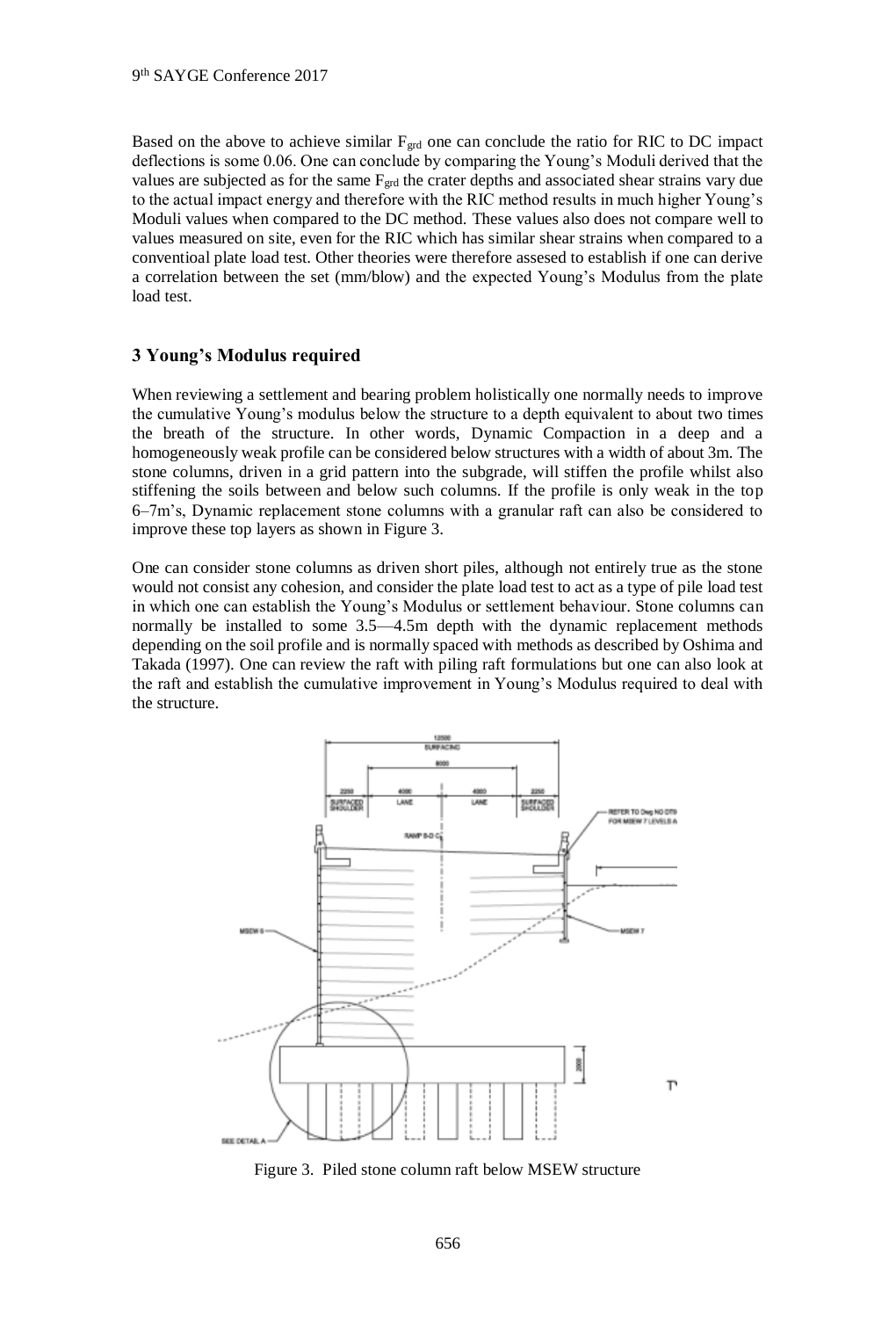The MSEW structures at the Mt Edgecombe Interchange and Cornubia Blackburn link bridge both had very low SPT-N blowcounts in the top 5–7m as well as a clay profile at the Mt Edgecombe I/C. The improved soil profile with dynamic replacement stone columns and granular raft were modelled in finite element software to establish the effect of such soil improvement on the behaviour of the structure.

#### **4 Penetration law**

Li and Chen (2003) as taken from Pichler et al (2004) describes the penetration law for rock boulders hitting gravel as with formulae describing the penetration depth as follows:

$$
\frac{X}{d} = \sqrt{\frac{1 + k\pi/4N}{\left(1 + \frac{1}{N}\right)\pi}}
$$
 for  $\frac{X}{d} \le k$ , or (7)

$$
\frac{X}{d} = -\frac{2}{\pi} N \ln \frac{1 + 1/N}{(1 + k\pi/4N)} + k \qquad \text{for } \frac{x}{d} > k.
$$
 (8)

Where:  $X =$  penetration depth  $d =$  diameter of the impactor

N is a geometry function characterizing the sharpness of the impactor nose, I is the impact function describing the intensity of the impact, and k is the dimensionless depth of a surface crater.

The geometry function N is defined as:

$$
N = \frac{m}{\rho s d^3 B N^*}
$$
 (9)

Where

 $m =$  mass of the impactor,

 $p_s$  = mass density of the target material,

 $B =$  dimensionless compressibility parameter of the impacted material (1.2 can be used for gravels),

 $N^*$  = nose shape factor =  $\frac{1}{1.4}$  $\frac{1}{1+4\psi^2}$  where  $\psi = \frac{H}{d}$  $\frac{d}{d}$  (See Figure 4)

The impact function I is defined as:

$$
I = \frac{mv}{Rd^3}
$$
 (10)

where

 $R =$  strength-like indentation resistance of target materials.

The dimensionless depth of the surface crater, k, can be defined as follows:

$$
k = 0.707 + \frac{H}{d}.
$$
 (11)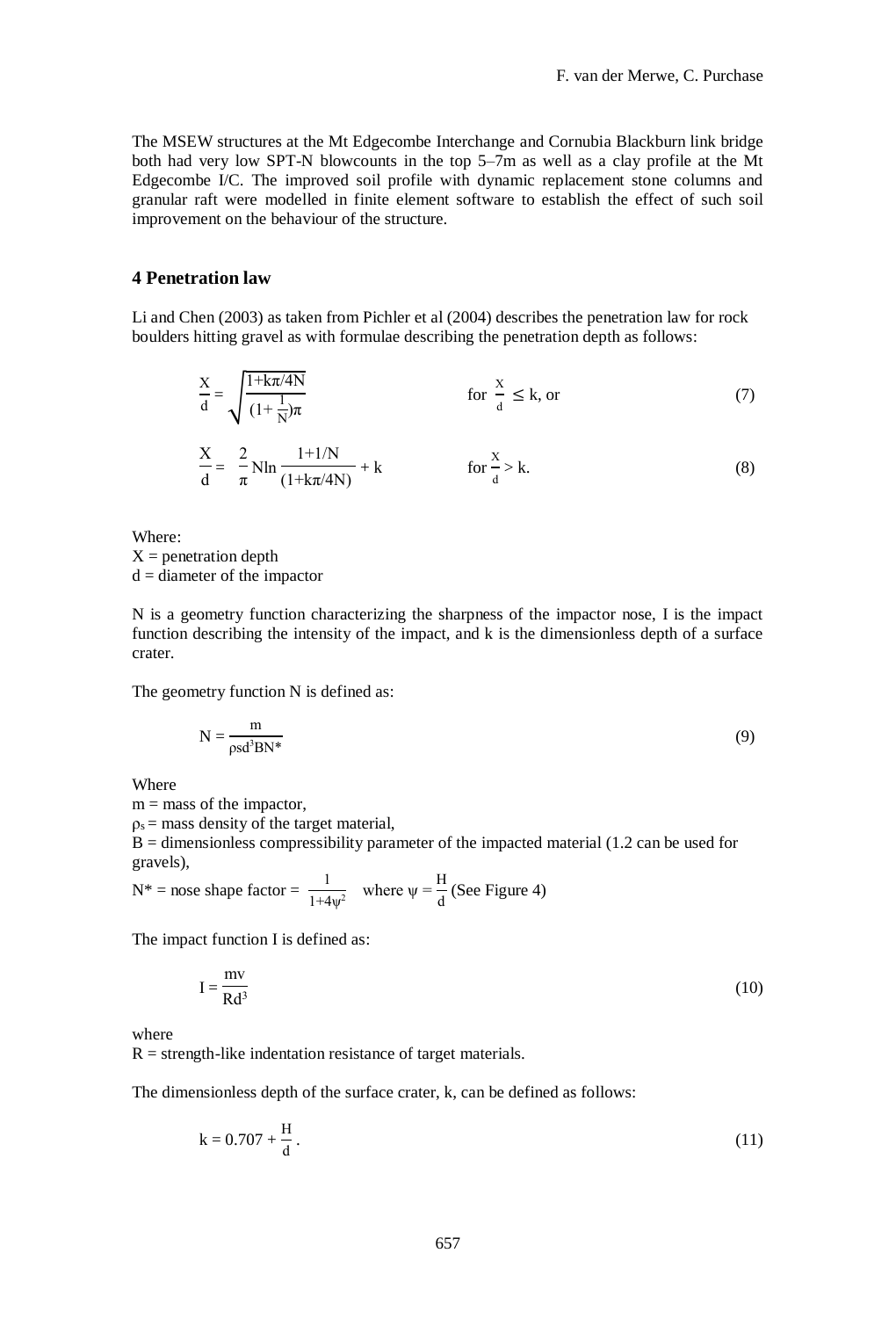

Figure 4. a) Cubic Impactor with pyramidal nose Figure 4. b) equivalent impactor with conical nose (Pichler, 2004)

# **5 Plate Load Test**

Plate load tests are normally requested on completed dynamic replacement stone columns to establish if a sufficient improvement has been achieved.

The designer must decide what Young's modulus value is required to deal with the holistic problem at hand.

Normally Wrench's (1984) equation is specified to determine the Young's Modulus of the stone columns from the plate load test results:

$$
E = \frac{(1-v^2)\pi r\sigma}{2p} \tag{12}
$$

Where:

v = Poisson's ratio,  $R$  = radius of the plate,  $\sigma$  = applied stress (kPa), p =deflection (mm).

It is normally requested that the plate be loaded to half the required stress whereafter the Young's Modulus be measured on a reload cycle ensure that all loose materials settles and does not obscure the results.

Assuming the plate is 1000mm diameter and an influence zone of some 2D, for a Young's Modulus of 50MPa a shear strain of 1.5 $\varepsilon_a$  would be around 0.35%, similarly for impact loading with the Dynamic Compaction method the shear strain will be around >7.5% and roughly estimated to be from Figure 5 half to a third of the modulus at 0.35% shear strain. For the RIC method the shear strain will be  $>0.5\%$  and probably around half the modulus at 0.35% shear strain. This modulus at large shear strains is believed to be the strength-like indentation resistance of the target material, R, as described by Li and Chen (2003).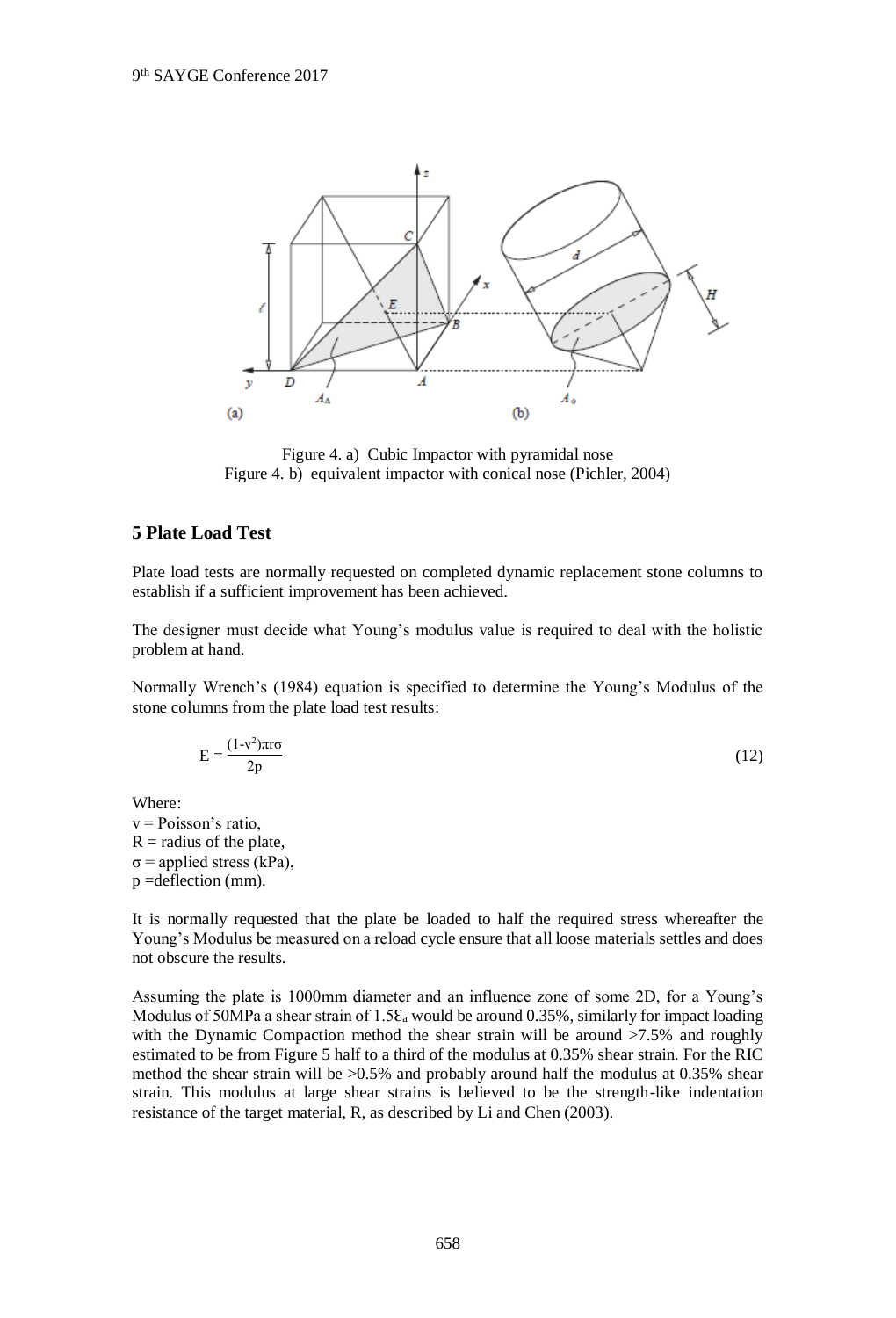

Figure 5. Characteristic stiffness-strain behaviour of soils with typical ranges for laboratory and structures (Mair, 1993)

The three sites where dynamic replacement were undertaken will be discussed in further sections. In these sections a penetration depth is derived from Li and Chen's formulation and compared to Young's Moduli derived from the plate load test and compared to actual penetration values measured.

# **6 Olifantsfontein (R21)**

Olifantsfontein involved the chocking of cavities in a dolomitic profile on the R21 with the DC replacement method. A Young's modulus of 50MPa was specified but the contactor exceeded this value with average Young's Moduli in the range of 125MPa.

Table 1 compares the estimated and measured set using a factor of three between he Young's Modulus from the plate load and R.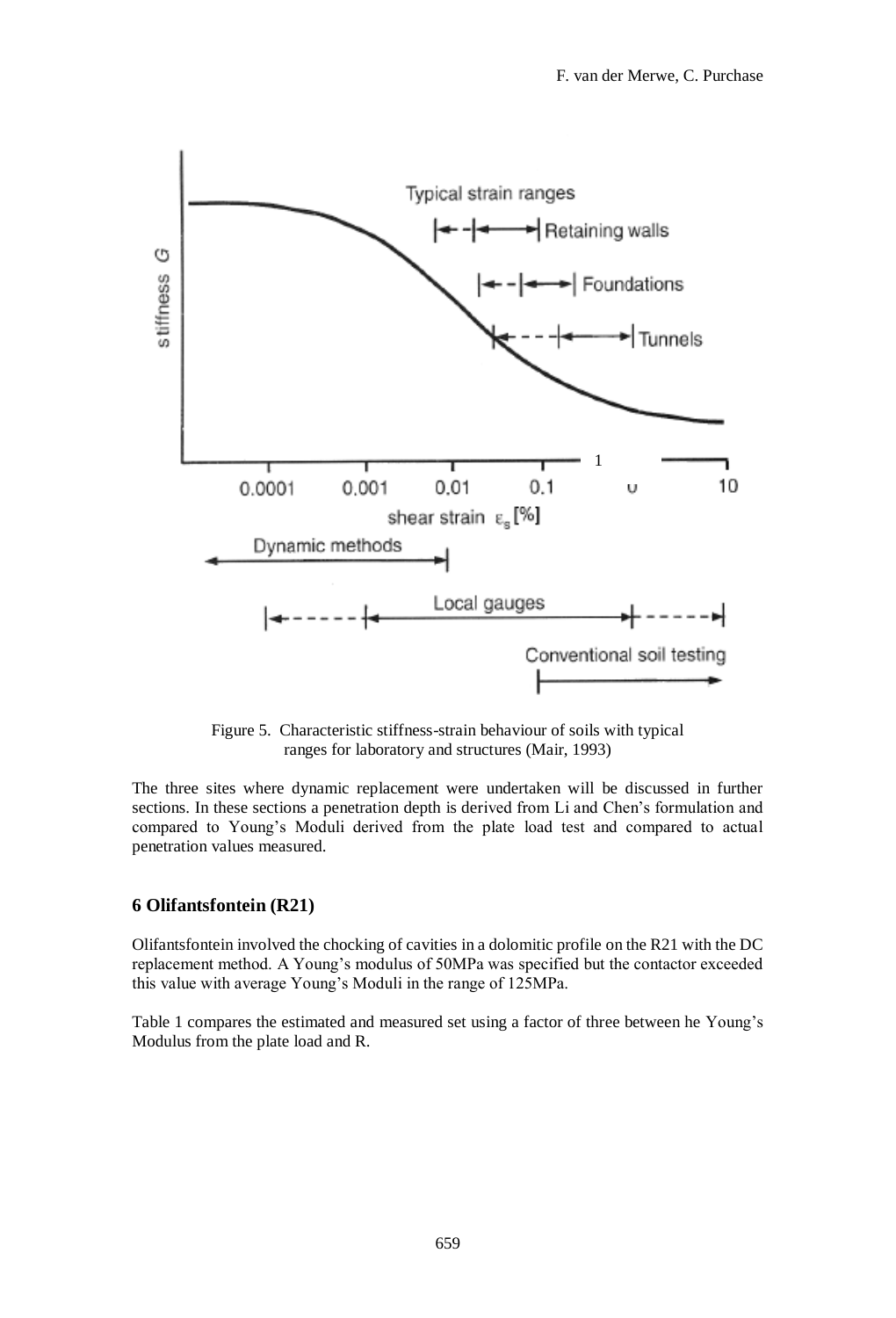| <b>Sample</b><br>ID | Young's<br><b>Modulus</b><br>(MPa) | <b>Final Set</b><br>(mm/blow) | <b>Estimated Set</b><br>(mm/blow) |
|---------------------|------------------------------------|-------------------------------|-----------------------------------|
|                     | 124                                | 150                           | 190                               |
| 2                   | 87                                 | 170                           | 270                               |
| 3                   | 149                                | 140                           | 160                               |
|                     | 137                                | 180                           |                                   |

|                                 |  | Table 1. Comparison between measured set and Li and Chen estimated |  |
|---------------------------------|--|--------------------------------------------------------------------|--|
| set at the Olifantsfontein site |  |                                                                    |  |

The Mean Absolute Error (MAE) is estimated to be 42.5mm/blow larger than the actual final set achieved. The MAE can in all likelihood be attributed to the factor that was assumed between the Young's Modulus and R used in Li and Chen's formulation and measurement tolerance during the surveying of the set which was undertaken after every two blows. It can therefore conservatively be assumed that a set of around 160mm/blow with the dynamic compaction-dynamic replacement method should result in an equivalent Young's modulus of around 125MPa.

# **7 Cornubia Bridge Blackburn Link**

Cornubia Bridge involved the construction of 10m high tiered MSEW on a very weak profile to some 5m below the investigation NGL with characteristic cautious estimate SPT-N values of around 7. Stone columns were therefore required to improve this weak layer whilst stiffening the foundation. The dynamic replacement was undertaken with the RIC method and Young's Moduli specified as 50MPa on the stone columns.

A factor of 2.5 was used between the Young's Modulus from the plate load to R.

| <b>Sample</b><br>ID | Young's<br><b>Modulus</b><br>(MPa) | <b>Final Set</b><br>(mm/blow) | <b>Estimated Set</b><br>(mm/blow) |
|---------------------|------------------------------------|-------------------------------|-----------------------------------|
|                     | 71                                 | 26                            | 16                                |
| 2                   | 93                                 | 23                            | 13                                |
| 3                   | 90                                 | 24                            | 13                                |
| $\overline{4}$      | 100                                | 20                            | 12                                |
|                     | 45                                 | 19                            | 25                                |

Table 2. Comparison between measured set and Li and Chen estimated set at the Cornubia Bridge site

The Mean Absolute Error (MAE) is estimated to be 6.6mm/blow smaller than the actual final set achieved. The RIC rig however has on-board set measuring equipment and should therefore be fairly accurate.

#### **8 Mt Edgecombe Site**

Mt Edgecombe I/C site has numerous MSEW, some up to 17m high with a loose profile and black clays under some of the walls up to about 6m depth. Stone columns were therefore required to improve this weak layer whilst stiffening the foundation and acting as a wick drain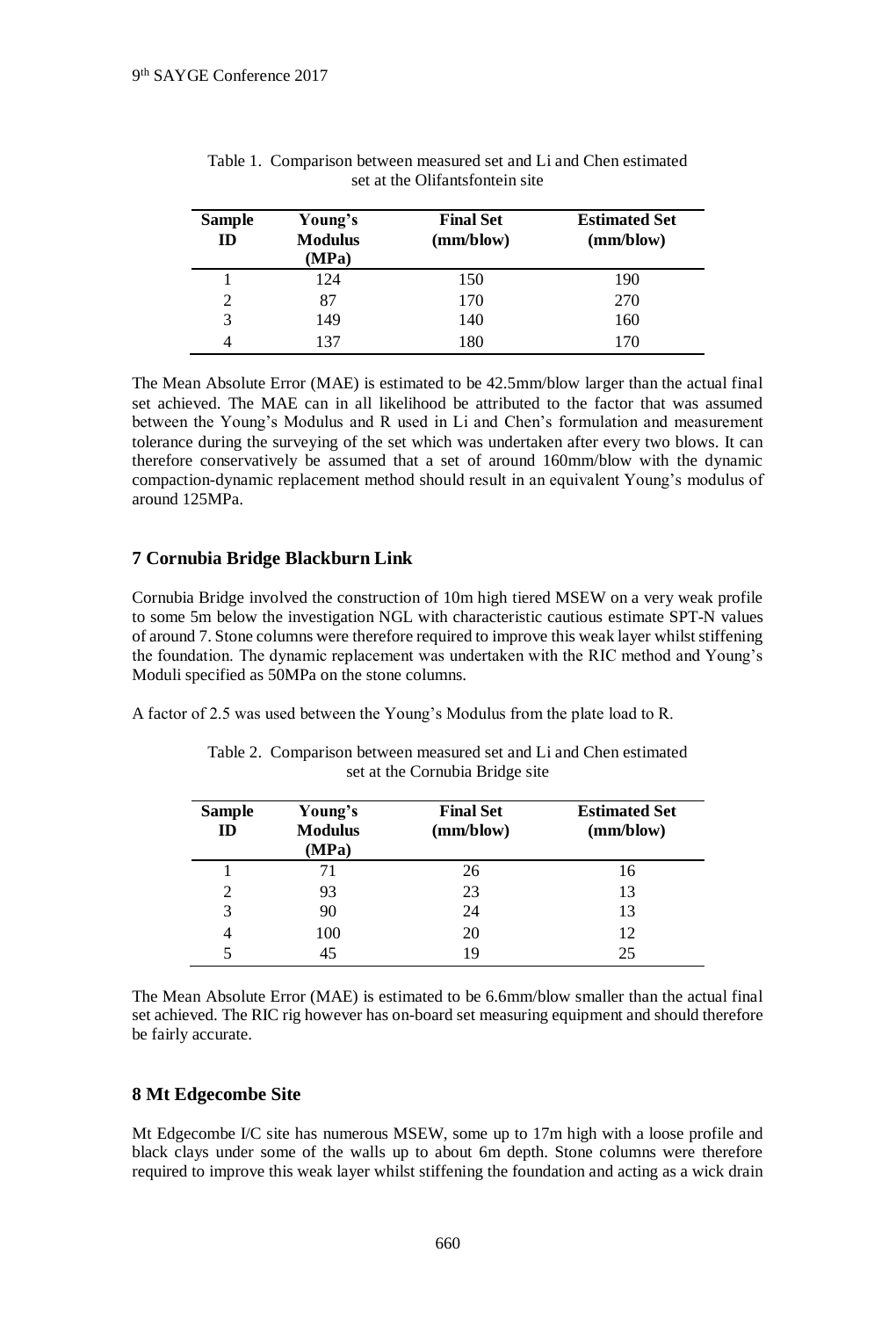in the black clays. The dynamic replacement was undertaken with the DC method and Young's Moduli specified as 50MPa on the stone columns.

Table 3 compares the estimated and measured set using a factor of three between the Young's Modulus from the plate load and R.

| <b>Sample</b><br>ID | Young's<br><b>Modulus</b><br>(MPa) | <b>Final Set</b><br>(mm/blow) | <b>Estimated Set</b><br>(mm/blow) |
|---------------------|------------------------------------|-------------------------------|-----------------------------------|
|                     | 151                                | 218                           | 160                               |
| $\overline{2}$      | 116                                | 121                           | 210                               |
| 3                   | 140                                | 253                           | 170                               |
| 4                   | 82                                 | 159                           | 290                               |
| 5                   | 35                                 | 351                           | 670                               |
| 6                   | 65                                 | 239                           | 368                               |

Table 3. Comparison between measured set and Li and Chen estimated set at the Mt Edgecombe I/C site

The Mean Absolute Error (MAE) is estimated to be 134mm/blow larger than the actual final set achieved. This can likely be attributed to the surveying tolerances and bulging of the profile and the factor placed on the Young's modulus.

# **9 Conclusion**

Conventional impact physics to establish the force exerted by the ground on a pounder mass has shown little success in deriving a Young's modulus value that can be compared to that derived from the plate load test. The method proposed in this paper, to establish the required set to achieve Young's modulus derived from a plate load test, has been used successfully on three projects in South Africa for both the DC and RIC method with only minor discrepancies being noted between the predicted Young's modulus and the set achieved. These discrepancies can likely be attributed to surveying accuracy and the factor used between the Young's modulus derived by the plate load test and the strength-like indentation resistance, R used by Li and Chen. It is therefore recommended that a factor of two be used on the R in Li and Chen's formulation to determine with a good degree of accuracy what set is required to achieve a certain Young's modulus value from the plate load test undertaken on stone columns. The reader is additionally advised to take cognizance of the actual pounder geometry, weight and drop height being used by the contractor on site.

#### **Acknowledgements**

The authors would like to thank SANRAL, Tongaat Hulett Development, eThekwini Metropolitan Municipality and SMEC for providing the test data.